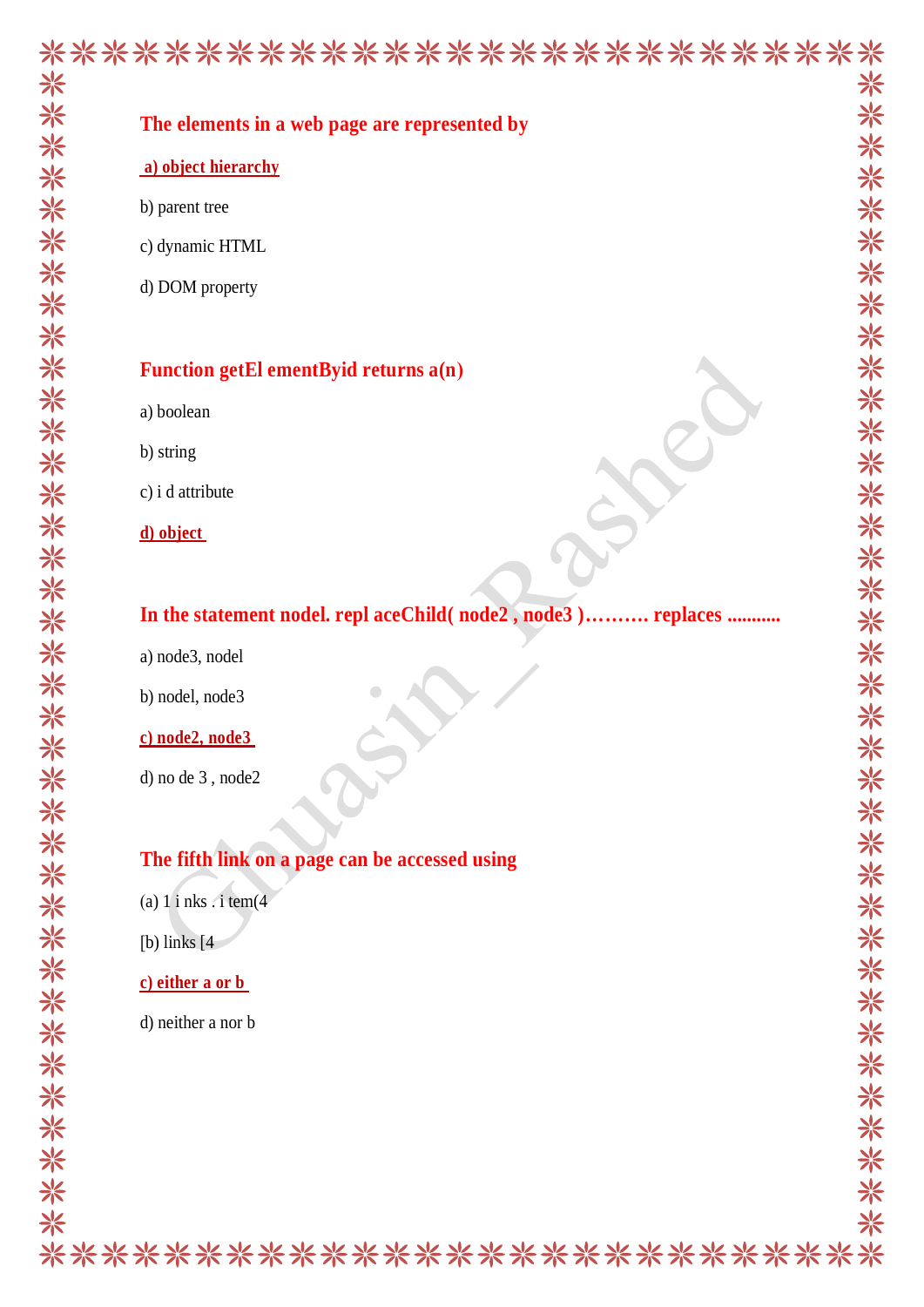| Which of the following is the proper way to dynamically access the<br>background color                                     |  |
|----------------------------------------------------------------------------------------------------------------------------|--|
| a) document . body. style .BackgroundColor                                                                                 |  |
| b) document . body. attributes .BackgroundColor                                                                            |  |
| c) document . body. style . bac kgroundColor                                                                               |  |
| d) document .body. style. background-color                                                                                 |  |
| What is the significance of the second function argument in the following<br>line? window.setInterval( "run()", 100        |  |
| a) The value sets how many times to call the function specified in the first argument                                      |  |
| b) The value sets how long the function is run for                                                                         |  |
| c) The value sets how often to run the function                                                                            |  |
| d) The value sets the time to wait before calling the function Once                                                        |  |
|                                                                                                                            |  |
| The blur event is associated with                                                                                          |  |
| a) data transfer within the document                                                                                       |  |
| b) a decrease in image resolution                                                                                          |  |
| c) background effects                                                                                                      |  |
|                                                                                                                            |  |
| d) an element losing focus                                                                                                 |  |
|                                                                                                                            |  |
| In the following line the word document is $a(n)$ that resides in the<br>computer's memory document.writeln("Hello World") |  |
|                                                                                                                            |  |
| a) attribute                                                                                                               |  |
| b) behavior                                                                                                                |  |
| c) object                                                                                                                  |  |
| d) method                                                                                                                  |  |
|                                                                                                                            |  |
|                                                                                                                            |  |